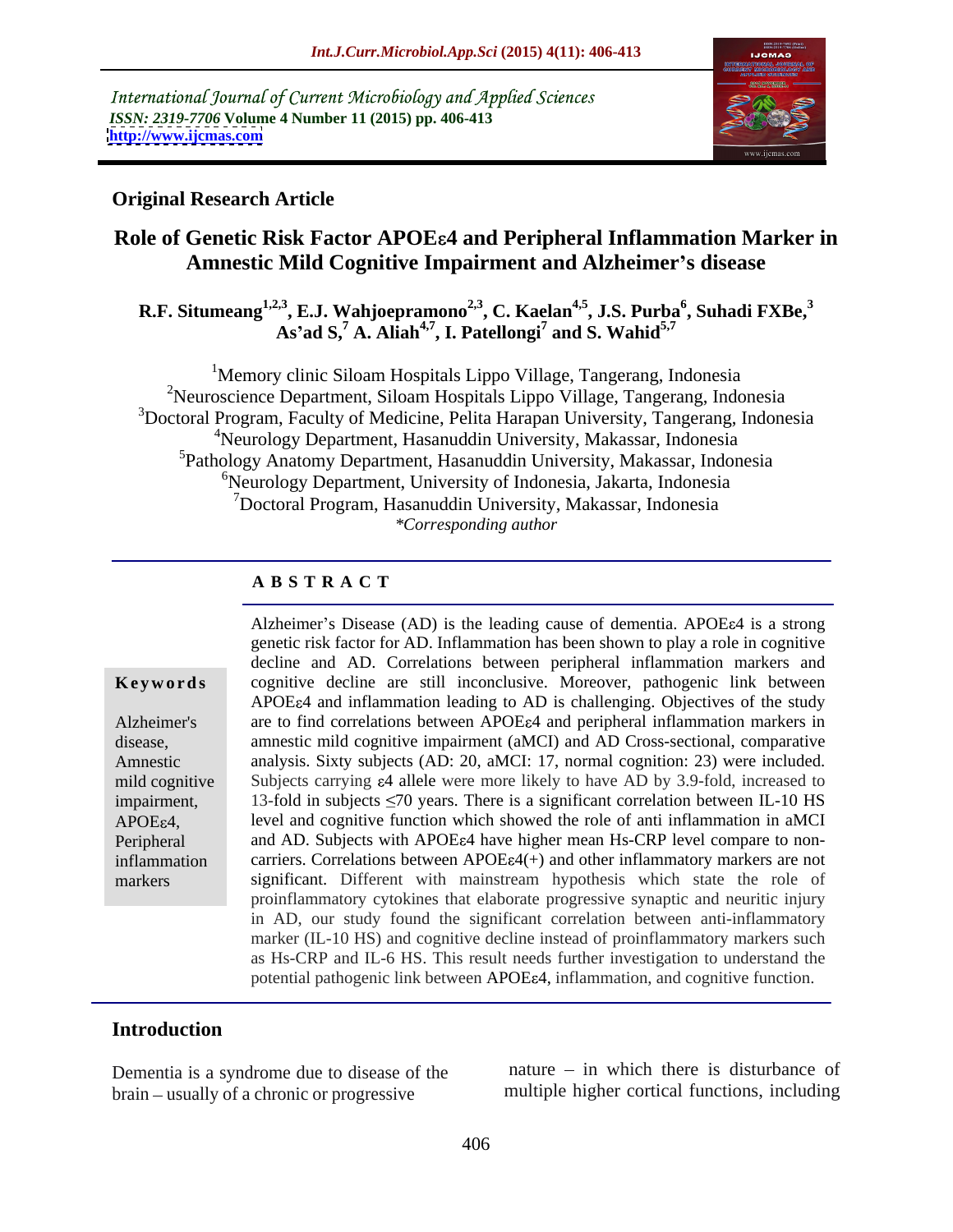memory, thinking, orientation, genotype might determine the effect of anticomprehension, calculation, learning inflammatory medication for AD. capacity, language, and judgment. Alzheimer's disease is the most common form of dementia and possibly contributes to 60 70% of cases. It is approximately occurred in 13% of people over the age of 65 to 45% people over the age of 85 strongest risk factor for AD is the  $\varepsilon$ 4 allele of the apolipoprotein E (APOE) (Corder *et al.,* 1993; Bu, 2009; Huang and Mucke, 2012). There are three polymorphic alleles of APOE gene  $-\varepsilon^2$ ,  $\varepsilon^3$  and  $\varepsilon^4$  which APOE  $\varepsilon$ 3 allele is the most frequent in worldwide population (77.9%), followed by  $\varepsilon$ 4 (13.7%) and  $\varepsilon$ 2 (8.4%) (Farrer La, 1997). Risk of AD was increased in individual with one copy of  $\varepsilon$ 4 allele (heterozygote) and even higher in two copies (homozygote)

ApoE isoforms have distinct functions in regulating brain lipid transport, glucose 2009). Neuroinflammation contributes to neuronal damage in the brain and is implicated in AD pathogenesis. ApoE colocalizes with plaque-associated amyloid clinical outcome and the risk<br>and microglia, suggesting a role for ApoE to AD (O'Bryant *et al.*, 2010). and microglia, suggesting a role for ApoE innate immune response in AD. Immunohistological evidence demonstrates In the present report, we studied the that ApoE is co-deposited in senile plaques in the brains of AD patients (Namba *et al.*, APOE 4 with peripheral inflammation 1991). ApoE4 seems to have marker in both aMCI and AD. proinflammatory and/or reduced antiinflammatory function, which could further **Materials and Methods** exacerbate AD pathology. In addition, young APOE  $\varepsilon$ 4 carriers show an increased Subjects in this study were patients who inflammatory response that may relate in AD risk later in life. Consistent with this Lippo Village from September 2013 to notion, non-steroidal anti inflammatory September 2014. We included all subjects drugs were shown to reduce AD risk only in who fulfilled inclusion criteria: 1) age >60 APOE  $\varepsilon$ 4 carrier, suggesting that APOE years old, 2) able to speak Bahasa or English

(Alzheimer's Association. 2012). The progress into clinically diagnosable AD in (Farrer La, 1997). Bunce *et al.,* 2004; Lin *et al.,* 2012), which metabolism, neuronal signalling, 2011). Consistent with younger age of AD neuroinflammation, and mitochondrial onset in individuals with APOE e4, it also function (Liu *et al.,* 2013; Reiman *et al.,* applies in aMCI (O Bryant *et al.,* 2010). Mild Cognitive Impairment (MCI) is a transitional stage between normal cognitive function and dementia. Amnestic MCI (aMCI) is associated with increased risk of AD (Morris *et al.,* 2001), is estimated to 10 15% of cases per year, compared to a rate of 1–2% per year among healthy elderly individuals (Petersen *et al.*, 1999). APOE ε4 affects memory performance in peoplewith MCI (Smith *et al.,* 1998; Farlow *et al.,*  $2004$ ), both in middle age  $(40-59 \text{ years})$  and elderly (60 85 years) people (Ramakers *et al.,* 2008; Dik *et al.,* 2000). In addition, MCI patients with APOE  $\varepsilon$ 4 experience more-rapid decline in several cognitive and functional assessments (Farlow *et al.,* 2004; leads to increased risk of progression from MCI to AD-type dementia (Caselli *et al.,* 2009; Liu *et al.,* 2013; Eriksson *et al.,* These findings indicate that the APOE  $\varepsilon$ 4 genotype in patients with MCI can serve as a predictive factor for determination of clinical outcome and the risk of conversion to AD (O Bryant *et al.,* 2010).

> correlations between genetic risk factor marker in both aMCI and AD.

## **Materials and Methods**

visited memory clinic of Siloam Hospitals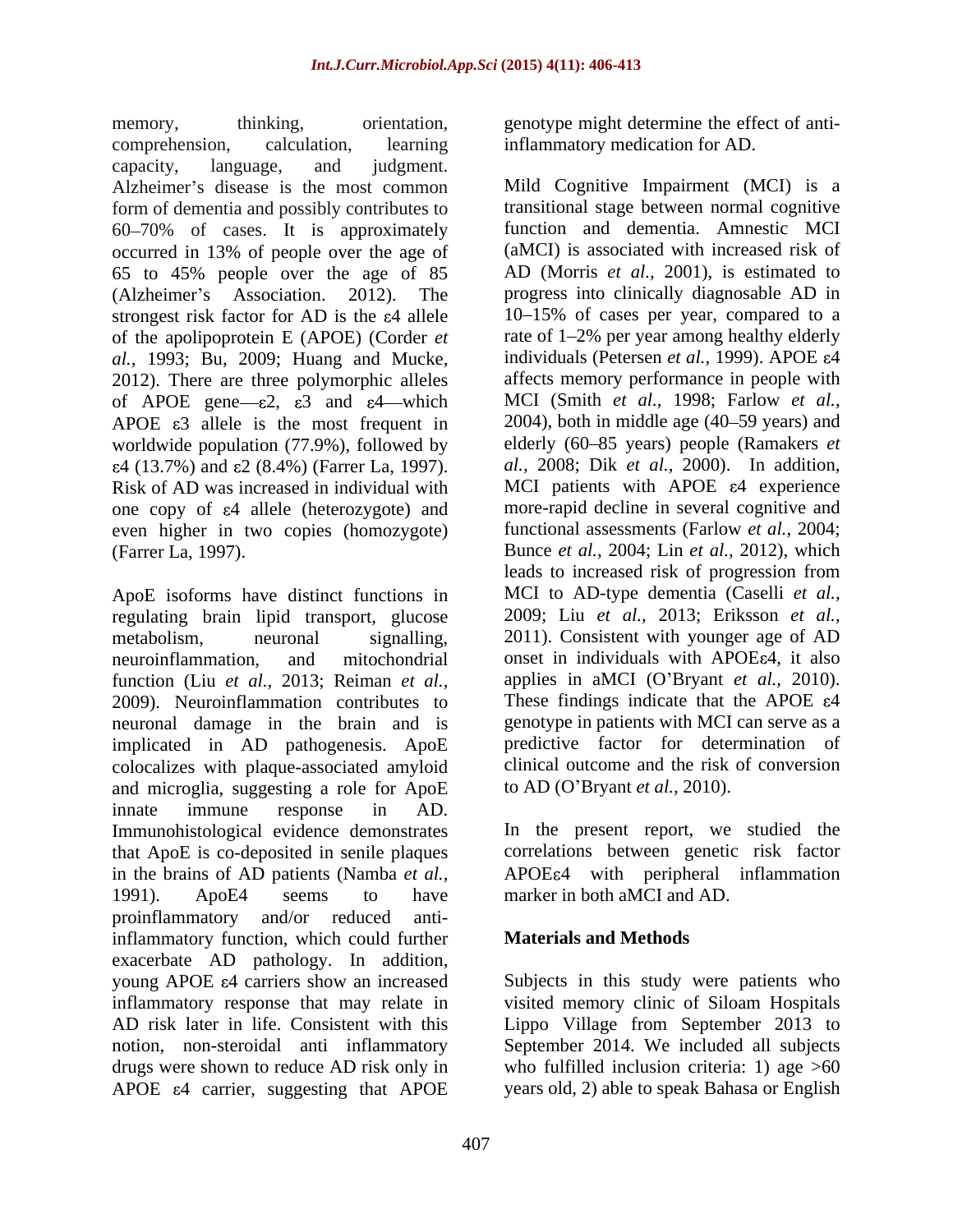(premorbid), 3) able to read and write **Results and Discussion** (premorbid). We excluded subjects with

diagnoses: normal aging, amnestic mild renal function (four subjects). Sixty subjects cognitive impairment, and AD. We were eligible for further step analyzing. performed physical, neurological, and Diagnosis is divided into 3 groups: AD: 20, neurobehavioral examinations including aMCI: 17, and normal cognition: 23 Mini Mental Status Examination (MMSE), Montreal Cognitive Assessment (MoCA), (70%) and unlike common demographic and Consortium to Establish a Registry of profile in Indonesia, half of the subjects had Alzheimer's Disease (CERAD). We used high education level (>12 years of formal AD-8 questionnaire and Instrumental education (Table 1). Activity Daily Living (IADL) to determine impairments on activities of daily living. We There is a significant correlation between determined severity of AD using Clinical Dementia Rating Scale (CDRS) and Global Deterioration Scale (GDS). MRI test was carrying the  $\varepsilon$ 4 allele were more likely to executed on subjects who had stroke history or suspected to have other causes of

We performed blood test to examine ureum, creatinine, APOE 64 with restriction aMCI groups, particularly significant in ILfragment length polymorphism, high 10 HS level (Table 3). Correlation between sensitive C-reactive protein, high sensitive peripheral inflammation marker and interleukin-6 and high sensitive interleukin- 10. All data analyses were performed using IBM SPSS statistics (IBM Corp. Released compared to aMCI and AD group (Table 3). 2011, version 20 Armonk, NY, US). The There is no correlation between two measures were expressed as mean  $\pm$  proinflammatory markers (Hs-CRP and ILstandard deviation. We evaluated the association between two qualitative variables using Chi Square Test and the association between qualitative variable and quantitative variable using "t-test". We performed multivariate analysis using logistic regression and the correlation test. A probability value less than 5% was  $_{\text{level, then}}$   $_{\text{APOEcA(-)}}$  We found no considered statistically significant. Research ethical board of Mochtar Riady Institute of nanotechnology approved this study. We obtained written informed consent from all (presuming the results and write **Results and (presumedial)**, 3) and is resulted and host windown in the second and we consider the consideration of the state of the state of the state of the state of the state of the stat

impaired renal function and subjects with A total of 80 subjects in memory clinic were major vascular lesions or other structural evaluated in which 65 patients among them lesions in MRI.<br>Subjects were categorized into three clinical subjects due to a major infarct in MRI<br>Subjects were categorized into three clinical findings (one subject) and the impairment of met our inclusion criteria. We excluded five subjects due to a major infarct in MRI findings (one subject) and the impairment of subjects. Forty-two subjects were women education) (Table 1).

dementia. Subjects with age-group  $\leq 70$  years (OR 13). APOE  $\varepsilon$ 4 genotype with cognitive function in HC versus AD group (Table 2). Subjects have AD by 3.9 times compared to noncarriers. The risk of AD is increased in Mean of peripheral inflammation markers are higher in AD groups compare to HC and peripheral inflammation marker and cognitive function is significant in IL-10 HS level as an anti-inflammatory in HC compared to aMCI and AD group (Table 3). There is no correlation between two 6) and cognitive function.

> We investigated the mean difference of Hs- CRP, IL-6 HS, and IL-10 HS in APOE $\varepsilon$ 4+ carriers compared to non-carrier and found it significant in Hs-CRP (Table 4). Subjects with  $APOE\varepsilon_4$ + have higher mean Hs-CRP level than  $APOEE4(-)$ . We found no significant correlation between APOE  $\varepsilon$ 4 genotype and level of IL-6 HS and IL-10 HS.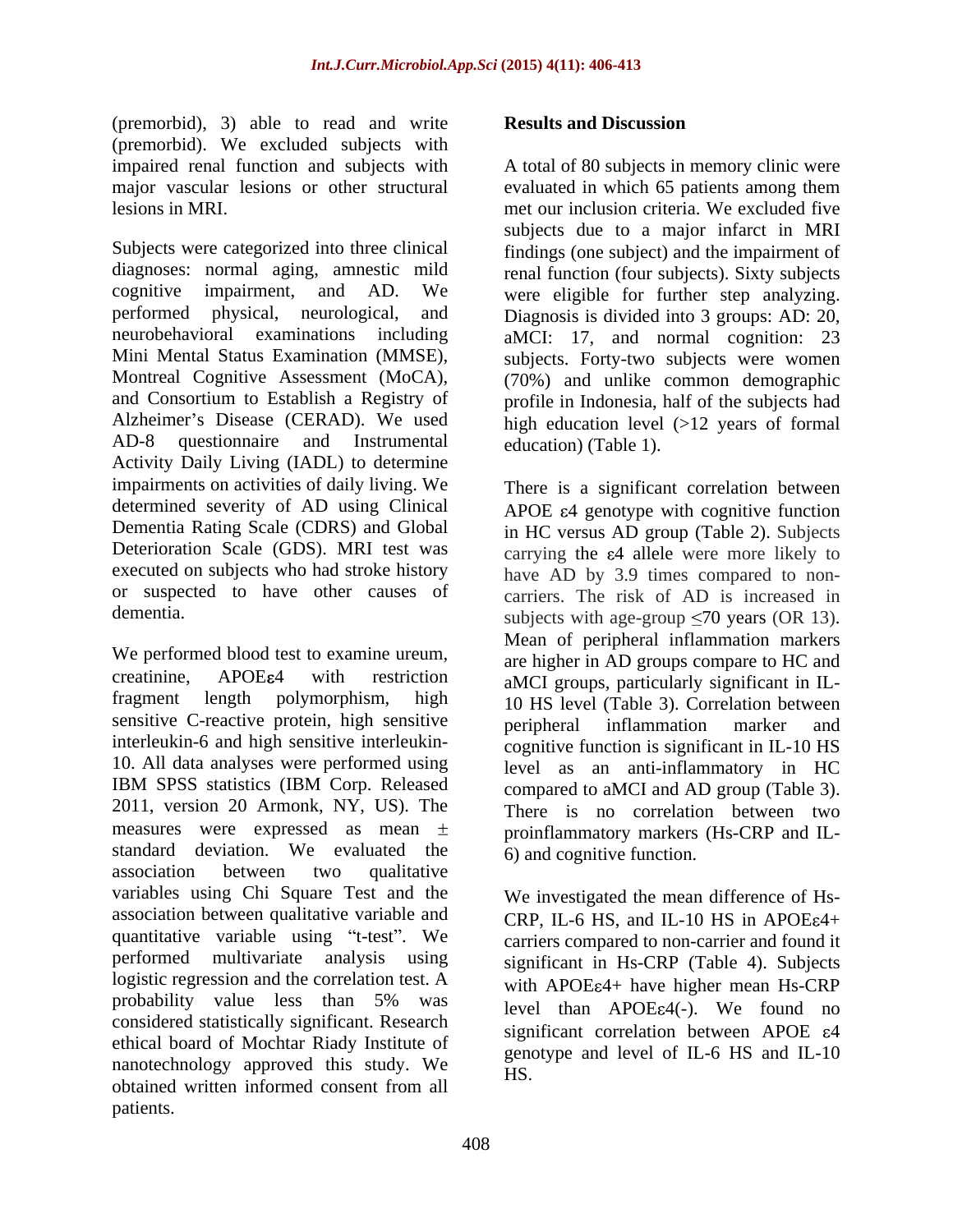association was weaker among African Americans ( $\varepsilon$ 4/ $\varepsilon$ 4, OR 5.7) and Hispanics confers dramatically increased risk of relationship between CRP and AD

Inflammation has been shown to play a role in cognitive decline and AD (Liu *et al.,* between proinflammatory markers (Hs-CRP VaD (Gupta et al., 2004). and IL-6 level) and cognitive function. markers were lower in aMCI and higher in measured in midlife was associated with a sassociated with risk of AD and high serum inflammatory exposure than measuring inflammatory markers in aged population with a high burden of morbidity. One study supporting our result found lower mean CRP higher in aMCI and AD compared to HC. levels in AD (2.9 µg/mL) versus controls There is also a significant correlation (4.9 µg/mL; *p*= 0.003) and vascular between IL-10 HS level and cognitive

The  $\varepsilon$ 4 allele of APOE as the strongest dementia (VaD) (O'Bryant *et al.*, 2010). genetic risk factor for AD has been Other study found that lower levels of CRP confirmed by genome-wide association were associated with more rapid cognitive studies (Bunce *et al.,* 2004; Lin *et al.,* 2012). and functional decline over time in patients To our knowledge, investigation about the diagnosed with AD, it was hypothesized that role of APOE a in AD incidence among CRP levels would be decreased in patients Indonesian has not been established. In with AD relative to controls (Locascio *et al.,* population-based studies, the APOE 4 -AD 2008). Histopathologically, CRP has been  $(\varepsilon 4/\varepsilon 4, \text{ OR } 2.2)$  and was stronger in AD tissue (O'Bryant *et al.*, 2010). However, Japanese people ( $\varepsilon$ 4/ $\varepsilon$ 4, OR 33.1) compared CRP levels did not predict AD development with Caucasian cases  $(\epsilon 4/\epsilon 4, \text{ OR } 12.5)$  in the Conselice Study of Brain Aging over (Caselli *et al.,* 2009). In this study, the role a 4-year period (Ravaglia *et al.,* 2007). of APOE 4 as strong genetic risk factor had Similarly, over an average of a 5.7-year been proven; showing an increased risk of follow-up period, CRP levels did not predict up to 4-fold for carrier APOE 4 carriers to the development of AD among participants have AD than non-carriers. This risk is from the Rotterdam Study (van Oijen *et al.,* increased into 13-fold for subjects with age 2005). A separate analysis of a subgroup of group  $\leq 70$  years, indicating that APOE $\varepsilon 4$  the Rotterdam Study found a weak development of AD with an earlier age of development through a strong relationship onset. with VaD development (Engelhart *et al.,* 2013). In this study, there is no correlation that CRP levels were elevated in AD and found in association with both neurofibrillary tangles and senile plaques in relationship between CRP and AD 2004). Cross-sectionally, very little data exist regarding serum CRP levels in patients with established AD. A small study found VaD (Gupta *et al.,* 2004).

There is a tendency that means of those We found no association between IL-6 HS AD compare to HC subjects. Honolulu-Asia a population study from Sweden found that Aging Study (HAAS) found high CRP level serum IL-6 and Hs-CRP levels were not threefold increased risk of developing AD or IL-6 levels may be associated with increased dementia later in life (Eriksson *et al.,* 2011). risk of non-AD dementia (Sundelof *et al.,* It is possible that increased inflammation in 2009). Other studies found inconclusive midlife is either detrimental than increased results, some reported that IL-6 serum level level later in life or that measuring CRP in to be decreased (Angelis *et al.,* 1998), midlife better captures lifelong unchanged (Hasegawa *et al.,* 2000), or level and the risk of AD. This is in line with associated with risk of AD and high serum increased (Bagli *et al.,* 2003) in AD.

Mean of IL-10 HS level is significantly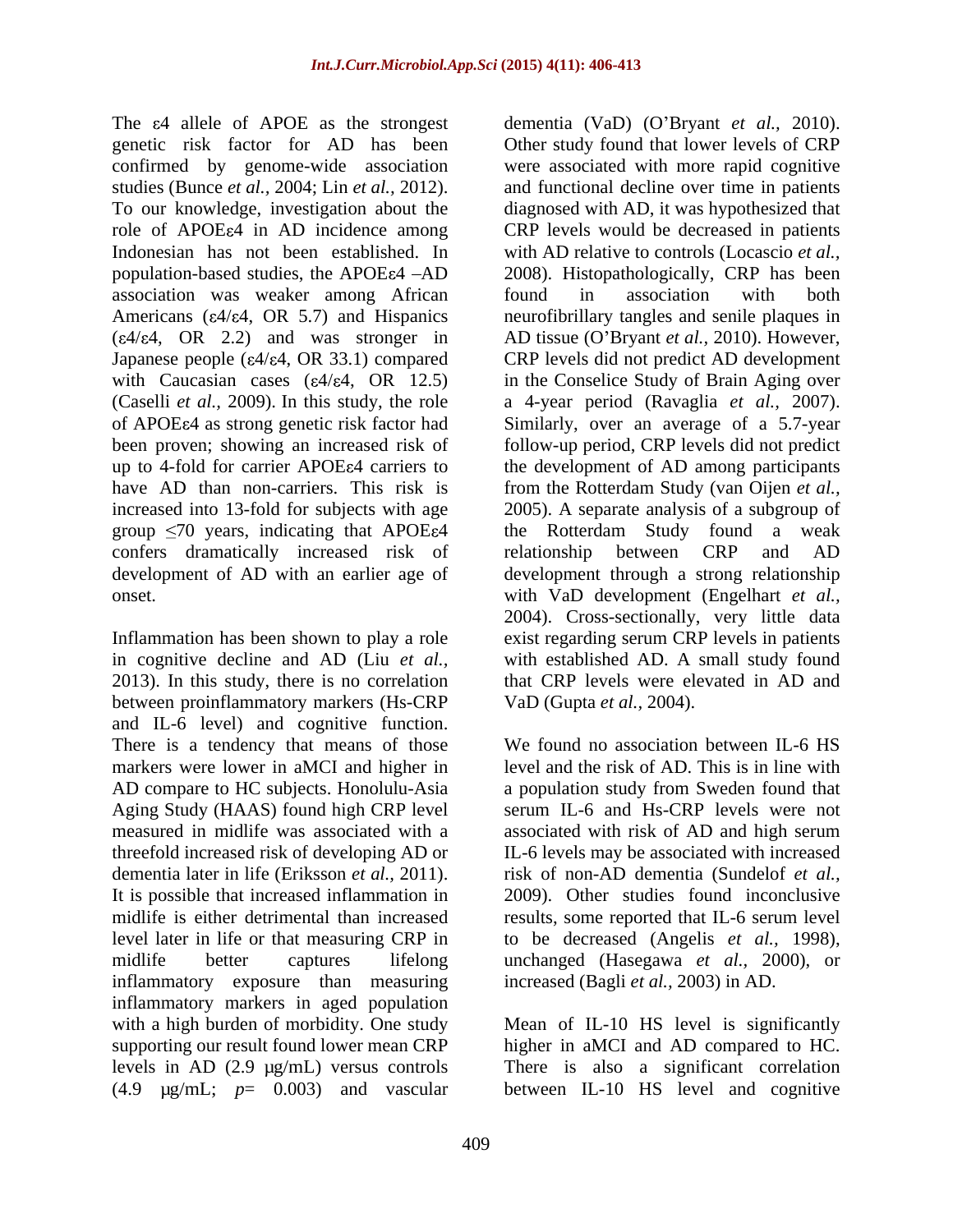function. It has been hypothesized that affect the risk of developing late onset 10 polymorphism (-1082G/-819C/-592C haplotype) is associated with a lower risk of

polymorphisms of interleukin IL-10 genes patients (Di Bona *et al.,* 2012). In our study, Alzheimer's disease (AD). However, results cognitive function was observed in all age of different studies are often inconsistent. group; there was no difference in the From a meta-analysis study showed that IL- younger age groups (<70 years) or older age AD; this effect is more evident in the oldest the correlation between IL-10 HS and groups.

| Characteristics                                    | $n$ (%)                   |                 | AD (n= 20) MCI (n= 17) HC (n= 23)                      |                                      | $p^*$ |
|----------------------------------------------------|---------------------------|-----------------|--------------------------------------------------------|--------------------------------------|-------|
| Age group (years)<br>60-69                         |                           | Mean±SD         | $Mean \pm SD$ $Mean \pm SD$ $0.000$                    |                                      |       |
|                                                    | 26(43.3)                  |                 | $75.4 \pm 5.57$ $69.3 \pm 6.7$ $68.1 \pm 5$            |                                      |       |
| 70-79                                              | 29(48.3)                  |                 |                                                        |                                      |       |
| $\geq\!\!80$                                       | 5(8.4)                    |                 |                                                        |                                      |       |
| Sex                                                |                           |                 |                                                        |                                      |       |
| Female/Male                                        | 18(30)/42(70)             | 15/5            | 7/10                                                   | 17/6                                 | 0.492 |
| Education level (years)                            |                           | Mean±SD         | Mean+SD                                                | Mean±SD                              |       |
| < 6                                                | 7(11.7)                   | $11.3 \pm 4.1$  | $13.1 \pm 3.5$                                         | $13.78 \pm 3.2$ 0.08                 |       |
|                                                    | 24(40)                    |                 |                                                        |                                      |       |
| $7-12$<br>> 12                                     | 29(48.3)                  |                 |                                                        |                                      |       |
|                                                    |                           |                 |                                                        |                                      |       |
| Hipertension<br>Yes/No                             |                           |                 | 7/10                                                   | 9/14                                 | 0.926 |
|                                                    | $25(41.7)/35(58.3)$ 9/11  |                 |                                                        |                                      |       |
| Diabetes Mellitus                                  |                           |                 |                                                        |                                      |       |
| Yes/No                                             | 12(20)/48(80)             | 5/15            | 3/14                                                   | 4/19                                 | 0.791 |
| Family history of AD                               |                           |                 |                                                        |                                      |       |
| Yes/No                                             | $8(13.3)/52(86.7)$ $5/15$ |                 | 2/15                                                   | 1/22                                 | 0.135 |
| Genotip APOE ( $\varepsilon$ 4+/ $\varepsilon$ 4-) |                           |                 |                                                        |                                      |       |
| a. $APOEE4/4$                                      | 4(6.7)                    |                 |                                                        |                                      |       |
| <b>b.</b> APOE $\varepsilon$ 3/4                   | 13(21.7)                  | 9/11            | 6/11                                                   | 4/19                                 | 0.03  |
| c. $APOE\epsilon$ 2/4                              | 2(3.3)                    |                 |                                                        |                                      |       |
| $d.$ APOE $\varepsilon$ 3/3                        | 36(60)                    |                 |                                                        |                                      |       |
| e. $APOE\epsilon$ 2/3                              | 5(8.3)                    |                 |                                                        |                                      |       |
| <b>Inflammation Markers</b>                        |                           |                 |                                                        |                                      |       |
| $(Mean \pm SD)$                                    |                           |                 |                                                        |                                      |       |
| <b>a.</b> Hs-CRP $(mg/l)$                          | $2.89 + 5.44$             | $2.77 \pm 4.14$ | $2.13 \pm 1.23$                                        | $3.67 \pm 8.34$ 0.08                 |       |
|                                                    | $2.60 \pm 2.53$           | $2.12 \pm 0.97$ |                                                        | $2.24 \pm 1.42$ $3.46 \pm 3.98$ 0.17 |       |
| <b>b.</b> IL-6 HS $(pg/ml)$                        | $0.403 \pm 0.147$         |                 |                                                        |                                      |       |
| c. IL-10 HS (pg/ml)                                |                           |                 | $0.37 \pm 0.16$ $0.42 \pm 0.13$ $6.42 \pm 0.14$ $0.03$ |                                      |       |

### **Table.1** Subjects characteristics

Abbreviations: AD, Alzheimer's disease; MCI, mild cognitive impairment; HC, healthy control.

*\** For categorical variables, Pearson chi-square was used to compute the *p* value. For continuous variables, one-way analysis of variance was used to compute the *p* value.

|                                                                  |             |         | $APOEE$ $\varepsilon$ 4+ |
|------------------------------------------------------------------|-------------|---------|--------------------------|
| $\frac{1}{2}$ Cognitive Function $\frac{1}{2}$ <b>p</b> value OR |             |         | $95\%$ CI                |
| Health control vs MCI                                            | $-1$ 0.1961 | 1012.59 | 0.47; 15.09              |
| Age $\leq 70$ y.o                                                |             | 1.85    | 0.19; 17.52              |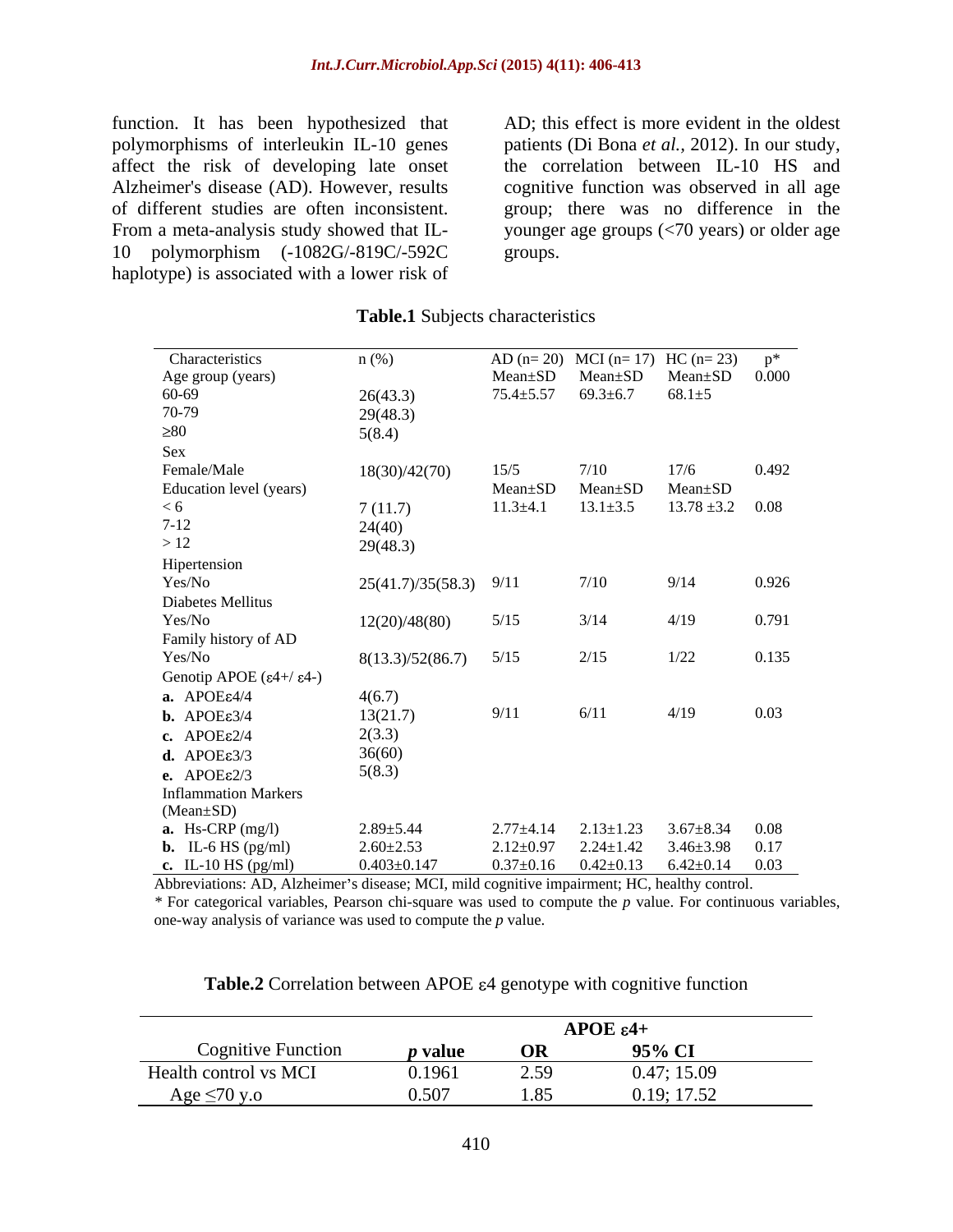### *Int.J.Curr.Microbiol.App.Sci* **(2015) 4(11): 406-413**

| Age $>70$ y.o     | 0.2367 |      | 0.22; 274.78 |
|-------------------|--------|------|--------------|
| Normal vs AD      | 0.049  | 3.88 | 0.81; 20.9   |
| Age $\leq 70$ y.o | 0.0281 | 13   | 0.63; 732.84 |
| Age $>70$ y.o     | 0.2656 | 3.6  | 0.28; 192.71 |
| MCI vs AD         | 0.549  | 1.5  | 0.33; 7.02   |
| Age $\leq 70$ y.o | 0.1243 |      | 0.32; 418.61 |
| Age $>70$ y.o     | 0.8086 | 0.8  | 0.09; 7.51   |

Using chi-square test

**Table.3** Correlation between peripheral inflammation markers and cognitive function group

| Cognitive | $Hs-CRP$ (mg/l)                                                                                 |                                          | IL-6 HS $(pg/ml)$ | IL-10 HS $(pg/ml)$                                        |  |
|-----------|-------------------------------------------------------------------------------------------------|------------------------------------------|-------------------|-----------------------------------------------------------|--|
|           | Function Mean $\pm$ SD <i>p</i> value Mean $\pm$ SD <i>p</i> value Mean $\pm$ SD <i>p</i> value |                                          |                   |                                                           |  |
|           | $HC$ 2.77 $\pm$ 4.14                                                                            | $0.205*$ 2.12±0.97 0.473*                |                   | $0.37 \pm 0.16$ $0.029*$                                  |  |
| aMCI      | $2.13 \pm 1.23$                                                                                 | $0.054\dagger$ 2.24±1.42 0.150 $\dagger$ |                   | $0.42 \pm 0.13$ $0.041\dagger$                            |  |
| AD        | $3.67 \pm 8.34$                                                                                 |                                          |                   | $0.032$ ; $3.46\pm3.98$ $0.201$ ; $0.42\pm0.14$ $0.482$ ; |  |

Using Spearman 1 tail test

**\*** HC vs aMCI

HC vs AD

aMCI vs AD

| Table 4 C<br>Correlation between APOE $\varepsilon$ 4 and periphera<br>al inflammation<br>markers |
|---------------------------------------------------------------------------------------------------|
|                                                                                                   |

|                        | APOE <sub>ε4</sub> | APOE <sub>84</sub> - |                | <i>p</i> value |
|------------------------|--------------------|----------------------|----------------|----------------|
| Hs-CRP (mg/l)          | $3.15 \pm 8.49$    | $2.77 \pm 3.34$      | $-0.368$       | 0.002          |
| IL-6 HS (pg/ml)        | $2.38 \pm 1.42$    | $2.70 \pm 2.91$      | 0.11           | 0.466          |
| IL-10 HS $(pg/ml)$     | $0.38 \pm 0.13$    | $0.41 \pm 0.15$      | 0.129<br>v. 12 | 0.164          |
| __ . _ _ _ _ _ _ _ _ _ |                    |                      |                |                |

Using Spearman 1 tail test

inflammation has been stated by several above. We found no significant correlation studies. ApoE can modulate the functions of between APOE ampropriate and level of ILmacrophages, suppress the proliferation of T 6 HS and IL-10 HS. cells, maintain the integrity of blood brain barrier (BBB) and blood nerve barrier Conclusions (BNB), inhibit the proliferation of smooth muscle (SM cell), up regulate the production Inflammation has been shown to play a role of nitric oxide (NO) of platelets, and facilitate the presentation of lipid antigen by inflammatory processes is observed in CD-1 molecules to natural killer T (NKT periphery of subjects with Alzheimer's cell) (Zhang *et al.,* 2011). Several studies disease (AD). Whether or not inflammation demonstrated that exogenously applied represents a possible cause of AD or occurs apoE4 had robust proinflammatory activity as a consequence of the disease process, or, in astrocytes and microglial cells (Guo *et al.,* alternatively, whether the inflammatory 2004). Our study found that subjects with response might be beneficial to slow the APOE  $4+$  have higher mean Hs-CRP level disease progression remains to be

Correlation between APOE and which in line with those studies mentioned 6 HS and IL-10 HS.

### **Conclusions**

in cognitive decline. Activation of disease progression remains to be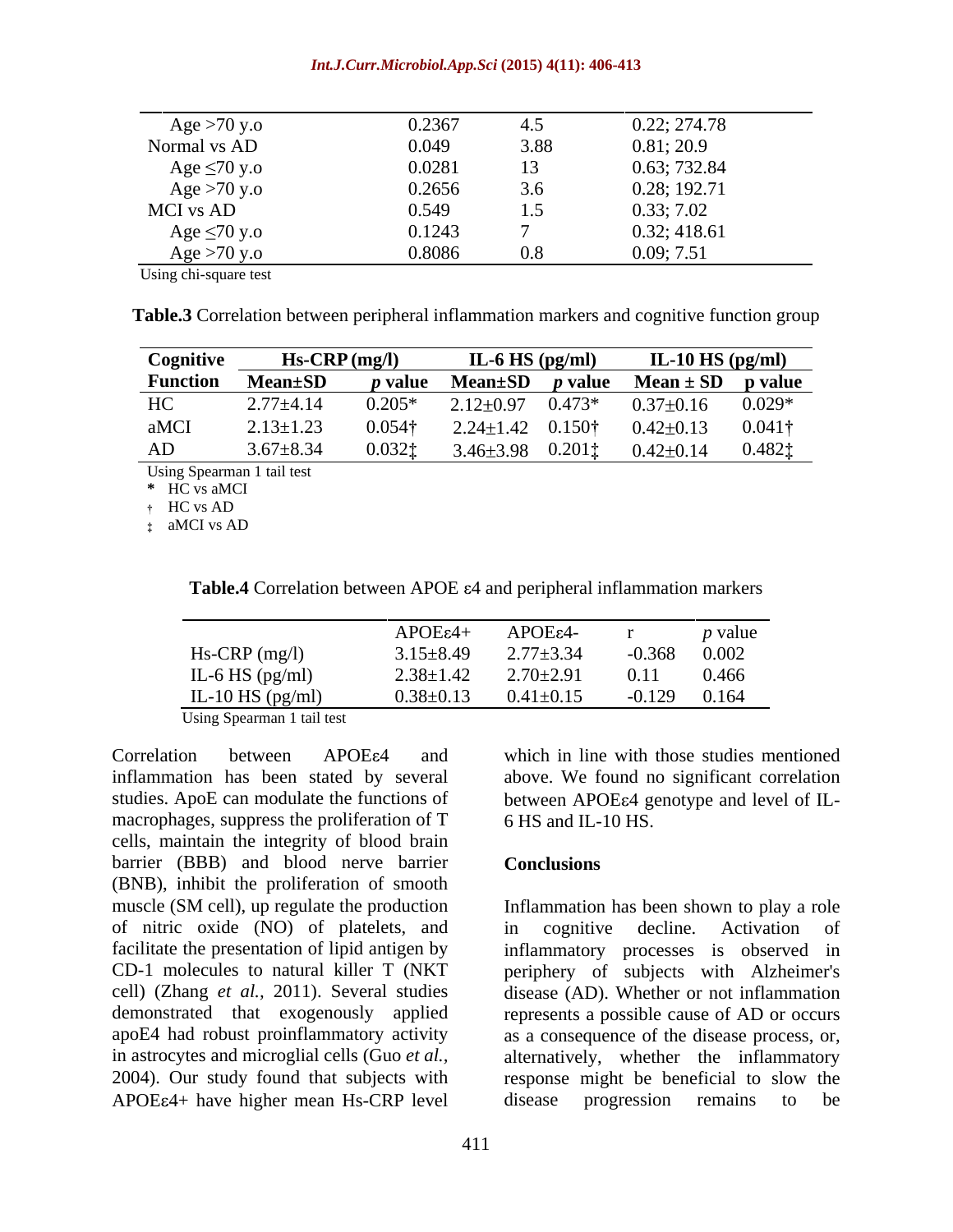elucidated. Different with mainstream *Neurosci.*, 10: 333–44. hypothesis which state the role of Bunce, D., Fratiglioni, L., Small, B.J., proinflammatory cytokines that elaborate progressive synaptic and neuritic injury in AD, our study found the significant correlation between anti-inflammatory aging. Neurology, 63: 816–821. marker (IL-10 HS) and cognitive decline instead of proinflammatory markers such as Hs-CRP and IL-6 HS. This result needs and the APOE  $\varepsilon$ 4 further investigation to understand the potential pathogenic link between APOE  $64$ , inflammation, and cognitive function. ated. Different with maintains therapy. **National Association** Accounts are the interaction of the significant and the significant and the significant and the significant and the significant and the significant and the sig

relation with the trademarks mentioned in polymorphism and Alzheimer's disease: the paper that might lead to a conflict of interest for any of the authors. The authors declare no potential conflict of interest. The authors would like to thanks contributors who collected samples as well as patients and their families, whose participations and  $1497$ .

- Alzheimer's Association. 2012 Alzheimer's 668–672. disease facts and figures. *Alzheimer s*
- Angelis, P., Scharf, S., Mander, A., Vajda, F., M. et al. 2011. Association of gene<br>Christopidis N 1998 Serum interleukin sequence variation and serum levels of Christopidis, N. 1998. Serum interleukin 6 and interleukin 6 soluble receptor in Alzheimer's disease. *Neurosci. Lett.*, 244: 106–8. 244: 106–8.
- Bagli, M., Papassotiropoulos, A., Hampel, H., Becker, K., Jessen, F., Burger, K. *et al.* mild cognitive<br>2003 Polymorphisms of the gene 63:1898–1901. 2003. Polymorphisms of the gene encoding the inflammatory cytokine interleukin-6 determine the magnitude receptor level in Alzheimer's disease. Results of a pilot study. *Eur Arch. Psychiatry. Clin. Neurosci., 253: 44-8.*
- 

- Winblad, B., Bäckman, L. 2004. APOE and cognitive decline in preclinical Alzheimer disease and non-demented aging. *Neurology*, 63: 816–821.
- Caselli, R.J., *et al.* 2009. Longitudinal modeling of age-related memory decline and the APOE  $\varepsilon$ 4 effect. *N. Engl. J. Med.,* 361: 255–63.
- Corder, E.H. *et al.* 1993. Gene dose of apolipoprotein E type 4 allele and the risk of Alzheimer's disease in late onset families. *Science*, 261: 921–3.
- **Conflict of interest**<br>
Di Bona, D., Rizzo, C., Bonaventura, G., The authors do not have any direct financial<br>Association between interleukin-10 Candore, G., Caruso, C. 2012. Association between interleukin-10 polymorphism and Alzheimer's disease: a systemic review and meta-analysis. *J. Alzheimers Dis., 29(4): 751-9.* 
	- Dik, M.G. *et al.* 2000. APOE- $\varepsilon$ 4 is associated with memory decline in cognitively impaired elderly. *Neurology,* 54: 1492 1497.
- help make this work possible. Engelhart, M.J., Geerlings, M.I., Meijer, J., *et*  **Reference** plasma and the risk of dementia: The *al.* 2004. Inflammatory proteins in Rotterdam study. *Arch. Neurol.,* 61(5): 668 672.
	- dement, 8: 131–168. **C.A., Hong, M.G., Prince, J.A., Gatz**, Eriksson, U.K., Pedersen, N.L., Reynolds, M. *et al.* 2011. Association of gene sequence variation and serum levels of C-reactive protein and interleukin-6 with Alzheimer's disease and dementia. *J. Alzheimers Dis., 23(2): 361–69.* 
		- Farlow, M.R. *et al.* 2004. Impact of APOE in mild cognitive impairment. *Neurology,* 63: 1898–1901.
	- of the increase in soluble interleukin-6 association between apolipoprotein E<br>recentor level in Alzheimer's disease genotype and Alzheimer disease: A Farrer La, C.L.H.J.L. *et al.* 1997. Effects of age, sex, and ethnicity on the association between apolipoprotein E genotype and Alzheimer disease: A meta-analysis. *JAMA*, 278: 1349–1356.
- Bu, G. 209. Apolipoprotein E and its receptors dual role for apolipoprotein e in<br>in Alzheimer's disease pathways neuroinflammation: anti-<br>and in Alzheimer's disease: pathways, neuroinflammation: anti-<br>pathogenesis and therapy. Nat. Rev. proinflammatory activity. J. Mol. Guo, L., LaDu, M.J., Van Eldik, L.J. 2004. A dual role for apolipoprotein e in neuroinflammation: anti- and proinflammatory activity. *J. Neurosci.,* 23: 205–212.